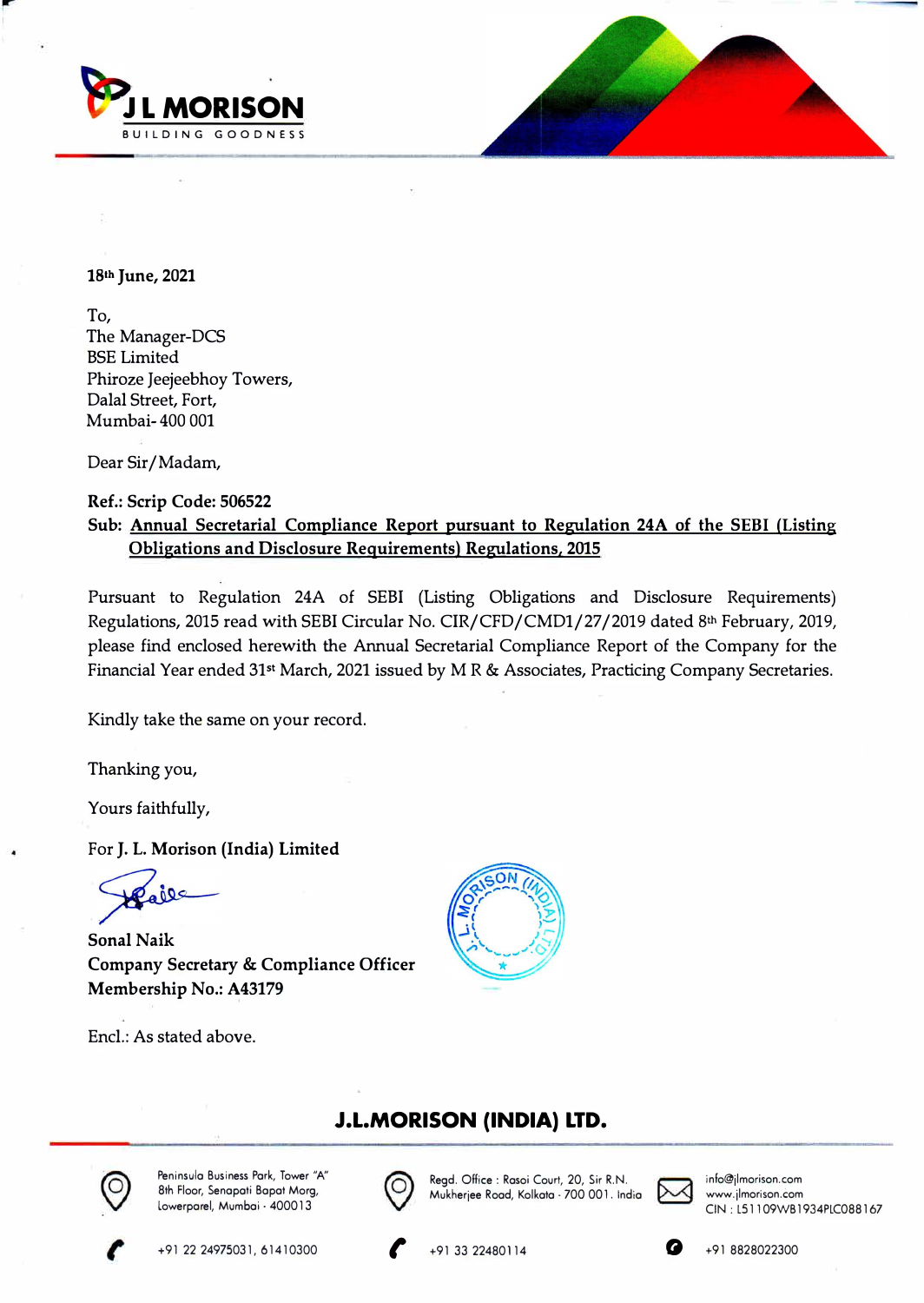# $MR & Associates$

### **Company Secretaries**  *46, B. B. Ganguly Street,*  **Kolkata-700012**  *Moblie No: 9831074332 Email :goenkamohan@gmail.com*

## **SECRET ARIAL COMPLIANCE REPORT**

**OF** 

#### **J. L. MORISON (INDIA) LIMITED FOR THE FINANCIAL YEAR ENDED ON 31ST MARCH, 2021 [Pursuant to Regulation 24A(2) of SEBI (Listing Obligations and Disclosure Requirements) Regulations, 2015)**

#### **To,**

**The Members, J. L. Morison (India) Limited Rasoi Court, 20, Sir R.N. Mukherjee Road, Kolkata - 700 001.**

We MR & Associates, Company Secretaries, have examined:

(a) all the documents and records made available to us and explanation provided by **J. L. Morison (India) Limited("the** listed entity")

(b) the filings/ submissions made by the listed entity to BSE Ltd.,

(c) website of the listed entity,

(d) any other document / filing, as may be relevant, which has been relied upon to make this certification, for the year ended on 31<sup>st</sup> March, 2021("Review Period") in respect of compliance with the provisions of :

(a) the Securities and Exchange Board of India Act, 1992 ("SEBI Act") and the Regulations, circulars, guidelines issued thereunder; and

(b) the Securities Contracts (Regulation) Act, 1956 ("SCRA"), rules made thereunder and the Regulations, circulars, guidelines issued thereunder by the Securities and Exchange Board of India ("SEBI");

The specific Regulations, whose provisions and the circulars / guidelines issued thereunder, have been examined, include:-

(a) Securities and Exchange Board of India (Listing Obligations and Disclosure Requirements) Regulations, 2015;

(b) Securities and Exchange Board of India (Issue of Capital and Disclosure Requirements) Regulations, 2018; - **Not Applicable for the review period** 

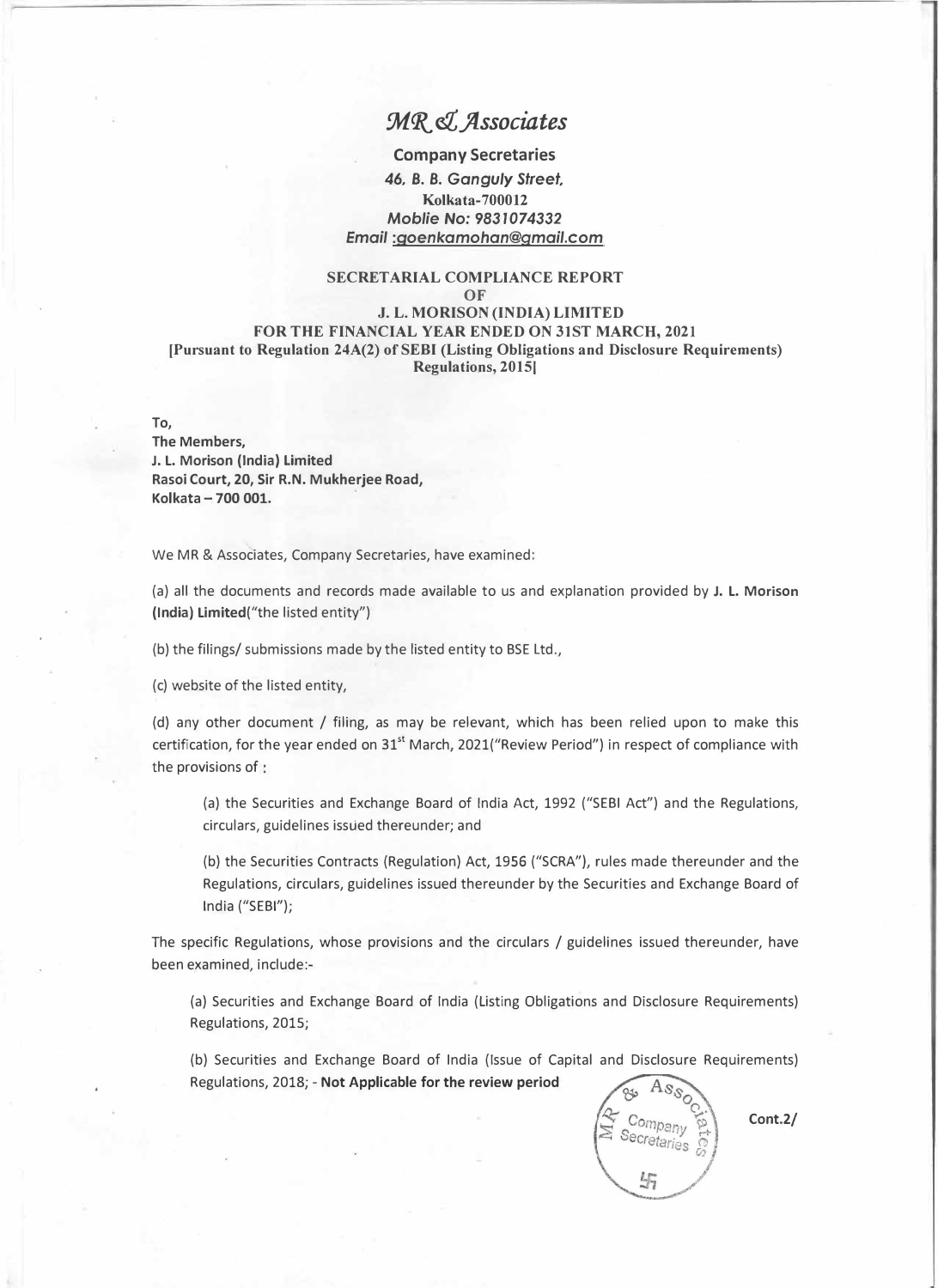*(* 

(c) Securities and Exchange Board of India (Substantial Acquisition of Shares and Takeovers) Regulations, 2011;

**-2-**

(d) Securities and Exchange Board of India (Buyback of Securities) Regulations, 2018; **-Not Applicable for the review period** 

(e) Securities and Exchange Board of India (Share Based Employee Benefits) Regulations, 2014; **-Not Applicable for the review period**

(f) Securities and Exchange Board of India (Issue and Listing of Debt Securities) Regulations, 2008; **-Not Applicable for the review period**

(g) Securities and Exchange Board of lndia(lssue and Listing of Non-Convertible and Redeemable Preference Shares) Regulations, 2013; **-Not Applicable for the review period**

(h) Securities and Exchange Board of India (Prohibition of Insider Trading) Regulations, 2015

(i) Securities and Exchange Board of India (Depository and Participants) Regulations, 2018

(j) The Securities and Exchange Board of India (Registrars to an Issue and Share Transfer Agents) Regulations, 1993 regarding the Companies Act, 2013 and dealing with client;

and based on the above examination, we hereby report that, during the Review Period:

(a)The listed entity has complied with the provisions of the above Regulations and circulars/ guidelines issued thereunder, except in respect of matters specified below:-

| Sr. | Compliance Requirement   Deviations<br>No. (Regulations/ circulars /<br>including<br>guidelines<br>specific clause) |  | Observations/ Remarks of the Practicing<br><b>Company Secretary</b> |  |  |  |  |  |
|-----|---------------------------------------------------------------------------------------------------------------------|--|---------------------------------------------------------------------|--|--|--|--|--|
| Nil |                                                                                                                     |  |                                                                     |  |  |  |  |  |

(b) The listed entity has maintained proper records under the provisions of the above Regulations and circulars/ guidelines issued thereunder insofar as it appears from my/our examination of those records.

(c)The following are the details of actions taken against the listed entity/ its promoters/ directors/ material subsidiaries either by SEBI or by BSE Ltd., (including under the Standard Operating Procedures issued by SEBI through various circulars) under the aforesaid Acts/ Regulations and circulars/ guidelines issued thereunder:

 $\overline{\lambda$ SSO<sub>C</sub> **Cont.3/** Company Company<br>Secretaries of